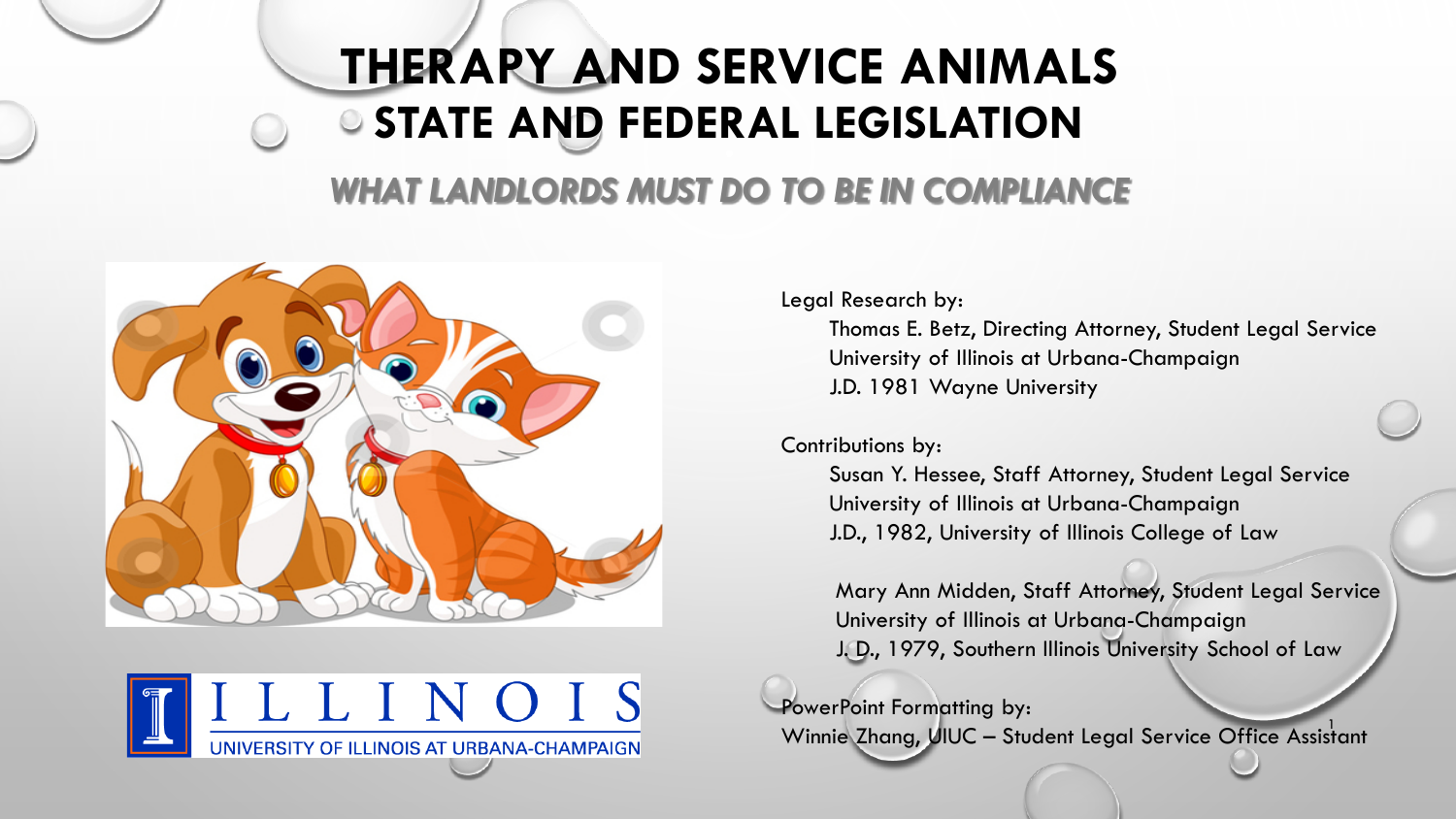# **1.** ANIMALS IN HOUSING ARE GOVERNED BY TWO FEDERAL ACTS, WHICH HAVE DIFFERENT RULES, DEFINITIONS, ENFORCEMENT AGENCIES AND STRENGTHS.

2

#### **AMERICANS WITH DISABILITES ACT:(ADA) 42 U.S.C.A. SEC 12101 ET SEQ**.

- GOVERNS "SERVICE ANIMALS"
- U.S. DEPARTMENT OF JUSTICE ENFORCES AND WRITES RULES

#### **FAIR HOUSING ACT (FHACT) & SEC 504 OF REHABILITATION ACT OF 1973**

- GOVERNS "THERAPY/ASSISTANCE ANIMALS"
- U.S. DEPARTMENT OF HOUSING AND URBAN DEVELOPMENT WRITES RULES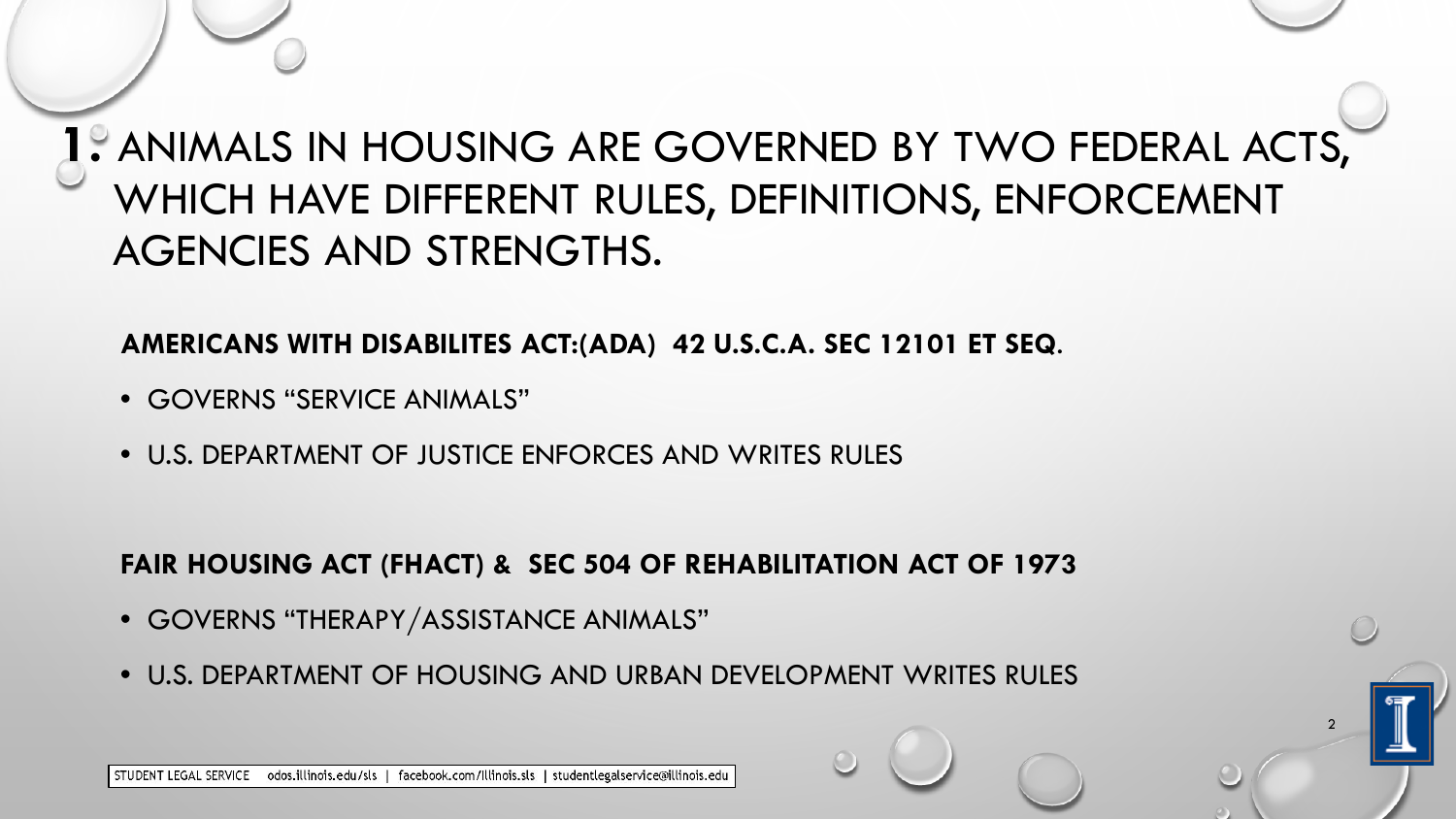### **EQUESTION: CAN BOTH ACTS APPLY TO THE SAME ANIMAL?**

**ANSWER: YES,** 

- **1. WHERE IT IS A DOG**
- **2. WHERE IT IS "HOUSING"**
- **3. A "SERVICE" ANIMAL CAN ALSO ACT AS A "THERAPY/ASSISTANCE" ANIMAL**

3

**NOTE:** *A CAT CAN BE A "THERAPY" ANIMAL BUT CANNOT BE A "SERVICE" ANIMAL.*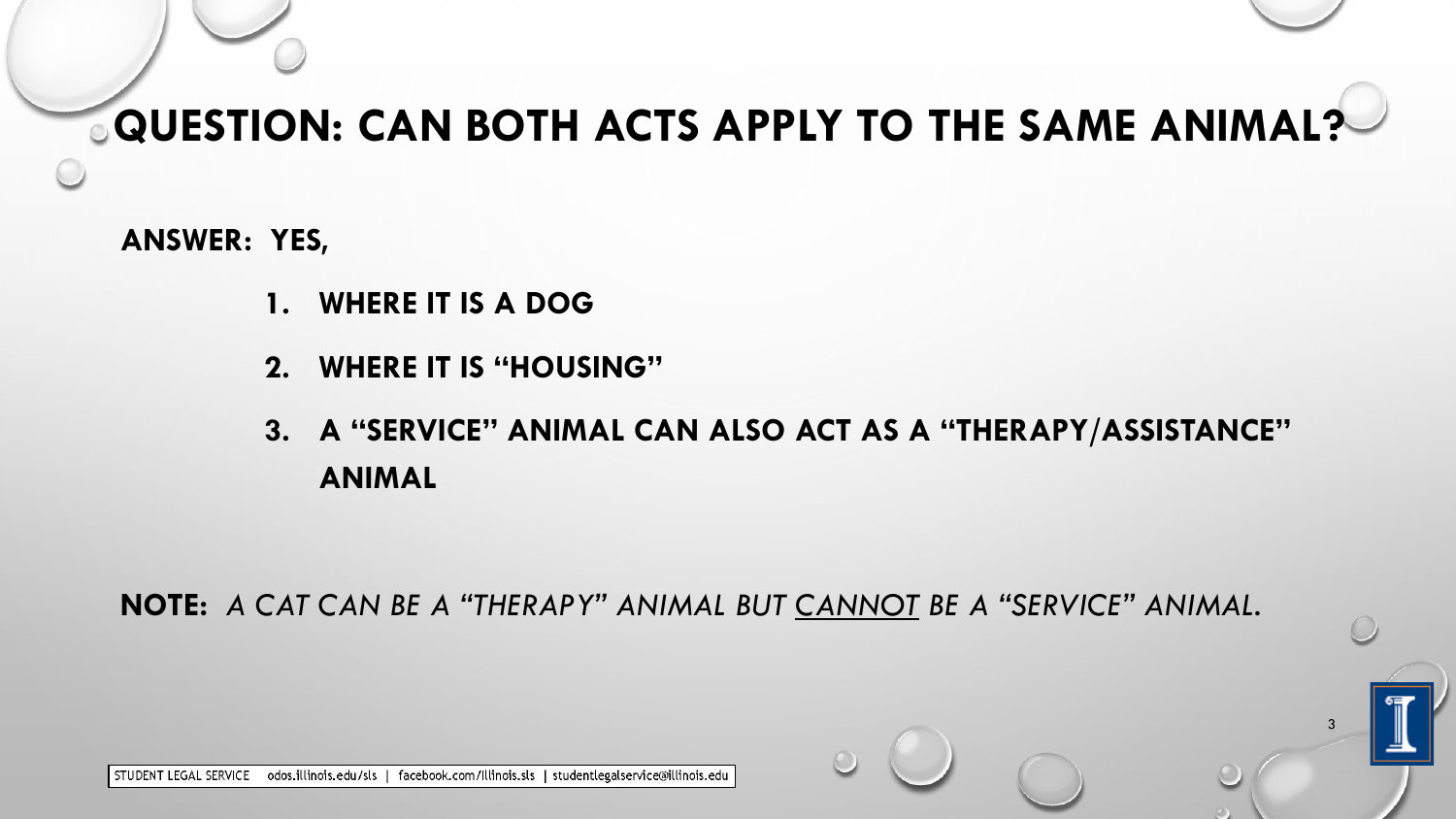# **2**. **SERVICE ANIMALS: ADA**

WHAT IS A "SERVICE" ANIMAL?

#### • A **DOG** INDIVIDUALLY TRAINED TO DO **WORK** OR PERFORM TASKS

4

STUDENT LEGAL SERVICE odos.illinois.edu/sls | facebook.com/Illinois.sls | studentlegalservice@illinois.edu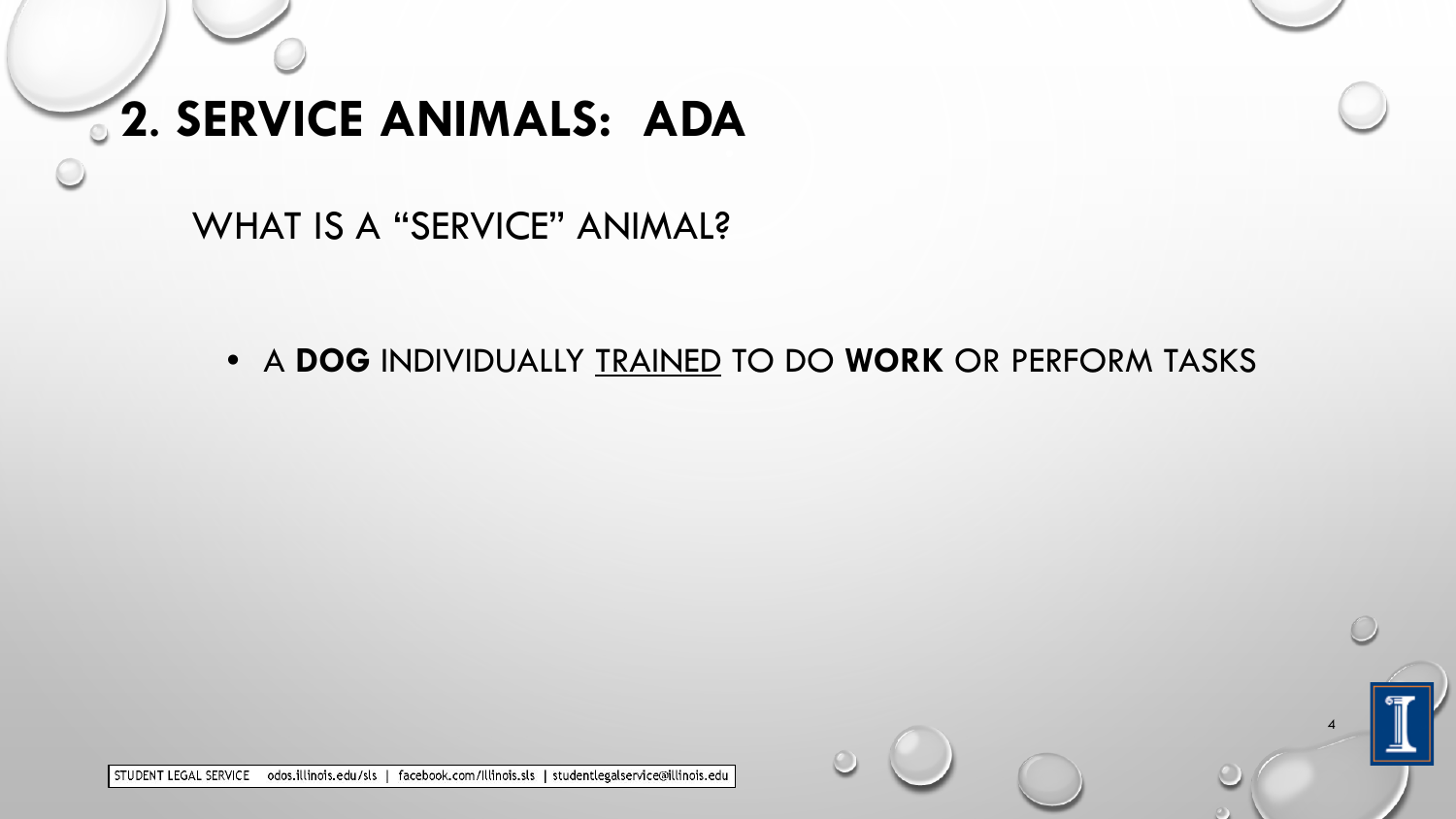

• WORK IS NOT GIVING A PERSON EMOTIONAL SUPPORT, COMPANIONSHIP, OR COMFORT, OR HELPING A PERSON WITH WELL-BEING. USE OF FH ACT RULES FOR "THERAPY/ASSISTANCE" ANIMALS IS MORE LIKELY TO BE APPLICABLE TO THAT PURPOSE.

• WORK IS THE PERFORMANCE OF TASKS FOR ONE WITH A DISABILITY, WHICH MAY BE PHYSICAL, SENSORY, PSYCHIATRIC, OR INTELLECTUAL.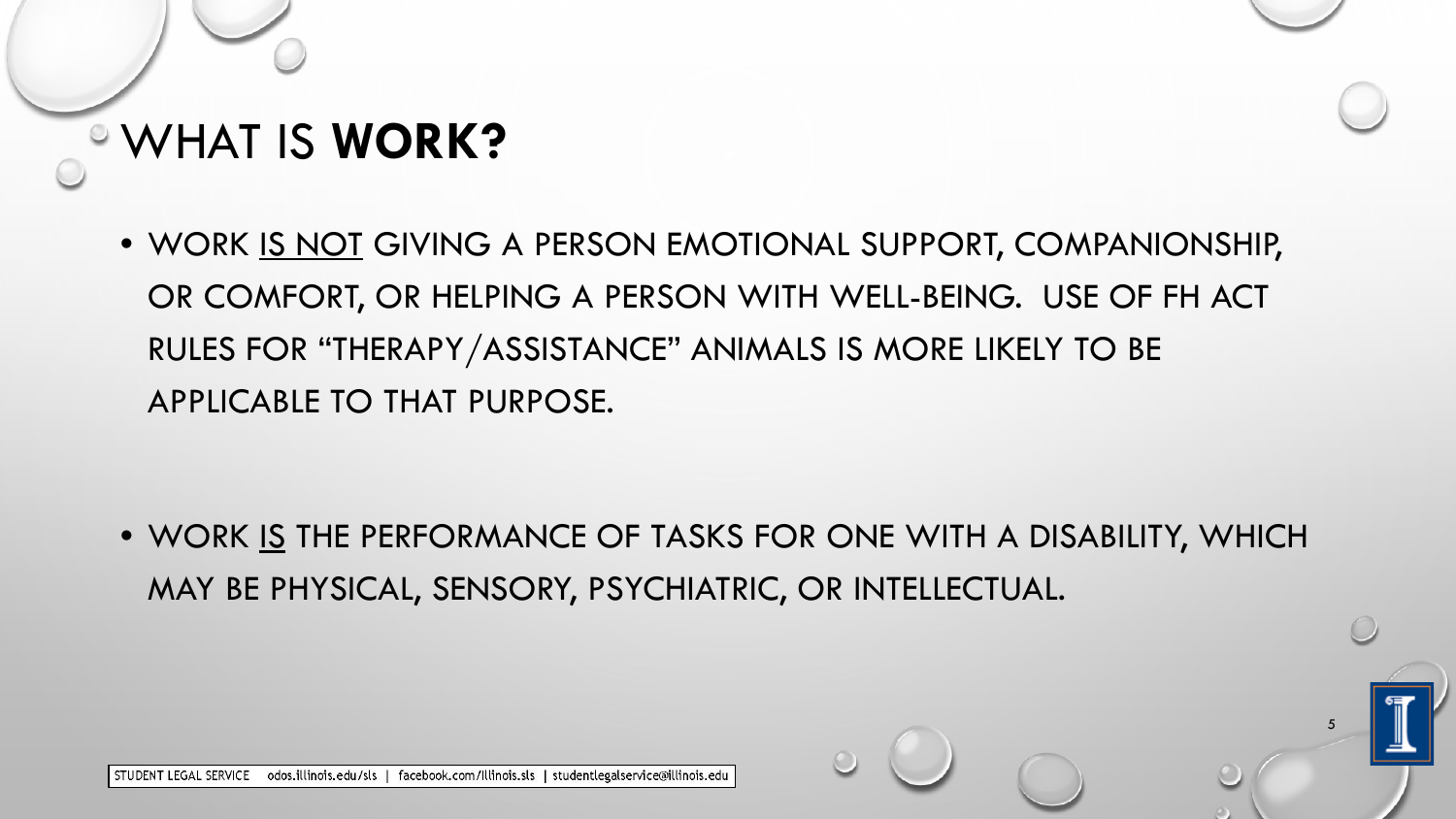# WHERE ARE "SERVICE" ANIMALS ALLOWED TO GO?

- ANY "*PLACE OF PUBLIC ACCOMMODATION"* WHICH INCLUDES:
	- ❖ PLACES OF PUBLIC EDUCATION, SCHOOLS, UNIVERSITIES
	- **❖ RENTAL HOUSING, LEASING OFFICES**
	- ❖ INNS, HOTELS/MOTELS AND OTHER LODGINGS
- BUT SERVICE ANIMALS *CAN BE EXCLUDED* FROM INNS, HOTELS, ETC., WHERE THERE ARE FIVE OR FEWER UNITS AND IT IS OWNER OCCUPIED; SUCH UNITS ARE NOT RESIDENCES.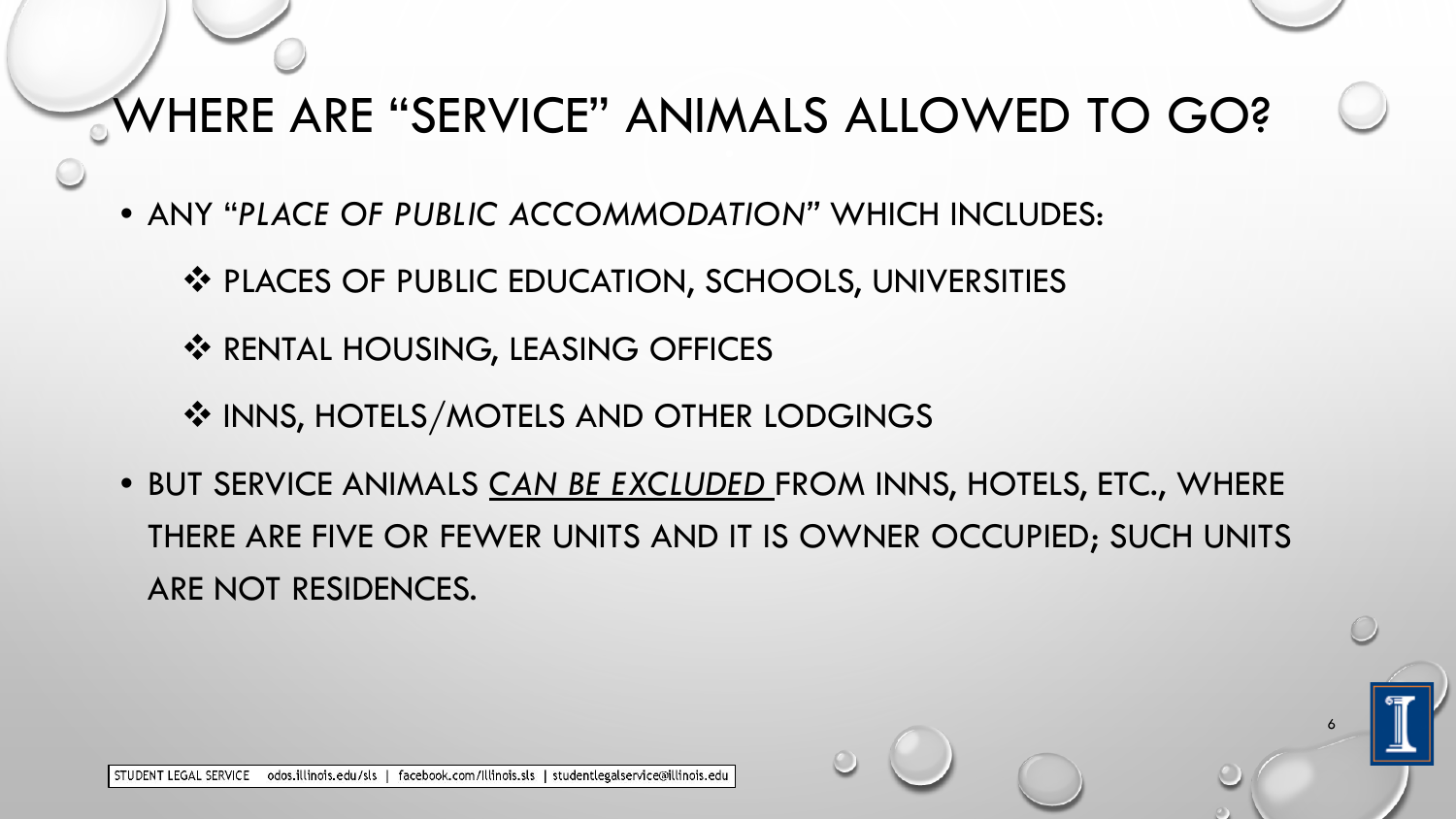**• ON AIRLINES, WHICH ARE GOVERNED BY THE AIR CARRIER ACCESS ACT OF** 1986 (ACAA), AN AIRLINE CAN REQUIRE DOCUMENTATION OF TRAINING AND NOTICE FROM THE PASSENGER. NOTICE SHOULD BE GIVEN AFTER TICKET PURCHASE TO AVOID "SUDDEN LACK OF SEATING".

ADA SERVICE ANIMALS AND FH ACT "THERAPY/ASSISTANCE" ANIMALS ARE BOTH PROTECTED UNDER ACAA OF 1986. DOCUMENTATION LESS THAN ONE YEAR OLD MUST BE PROVIDED FOR "THERAPY/ASSISTANCE" ANIMALS. *SEE* 14 C.F.R.SEC. 382.117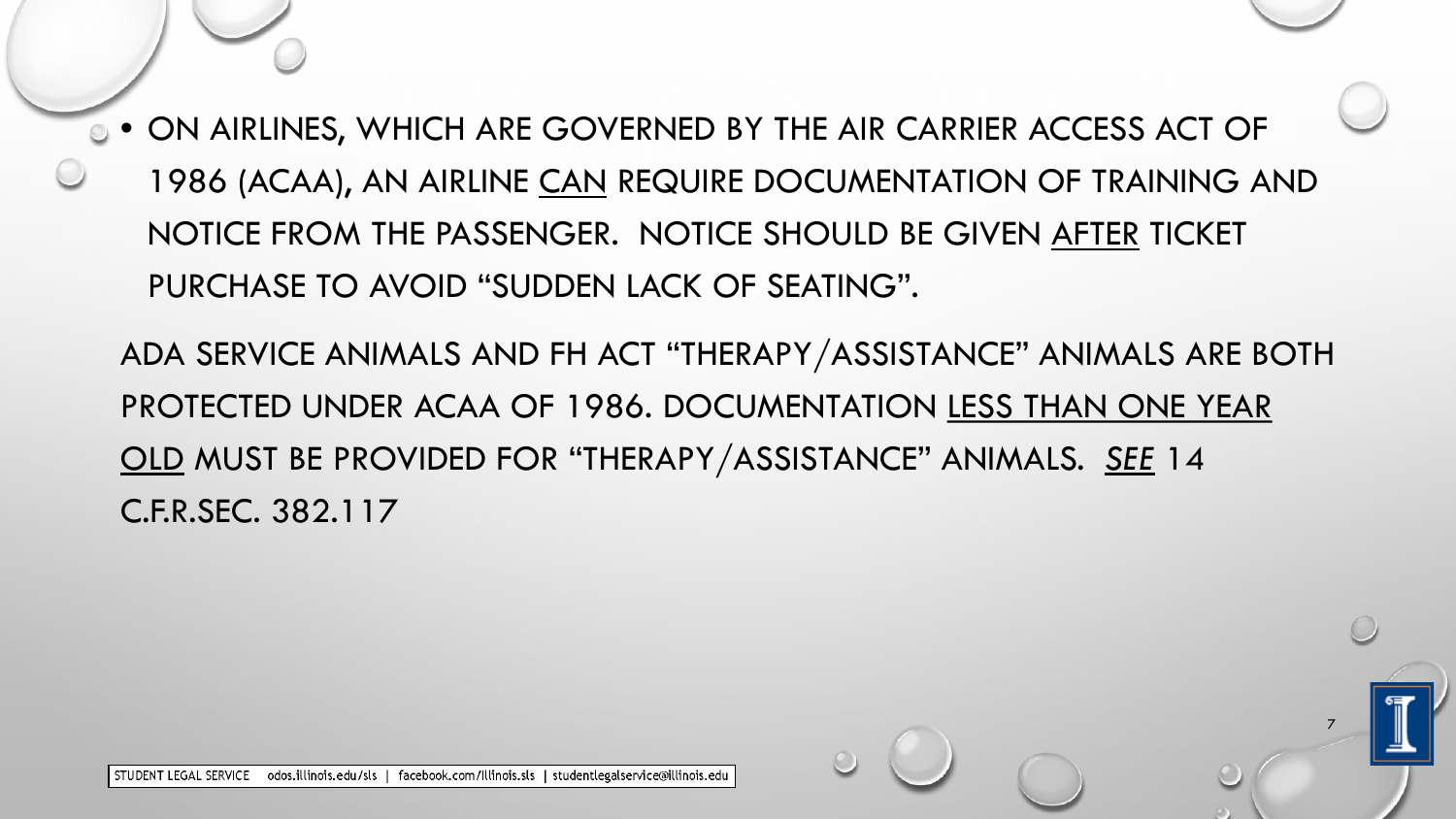PLACES THAT SERVICE ANIMALS ARE NOT ALLOWED TO GO ON CAMPUS:

- FOOD PREPARATION AREAS;
- PLACES THAT PRESENT DANGER TO ANIMAL;

8

- CLEAN ROOMS, I.E. LABS;
- MACHINE ROOMS.

STUDENT LEGAL SERVICE odos.illinois.edu/sls | facebook.com/Illinois.sls | studentlegalservice@illinois.edu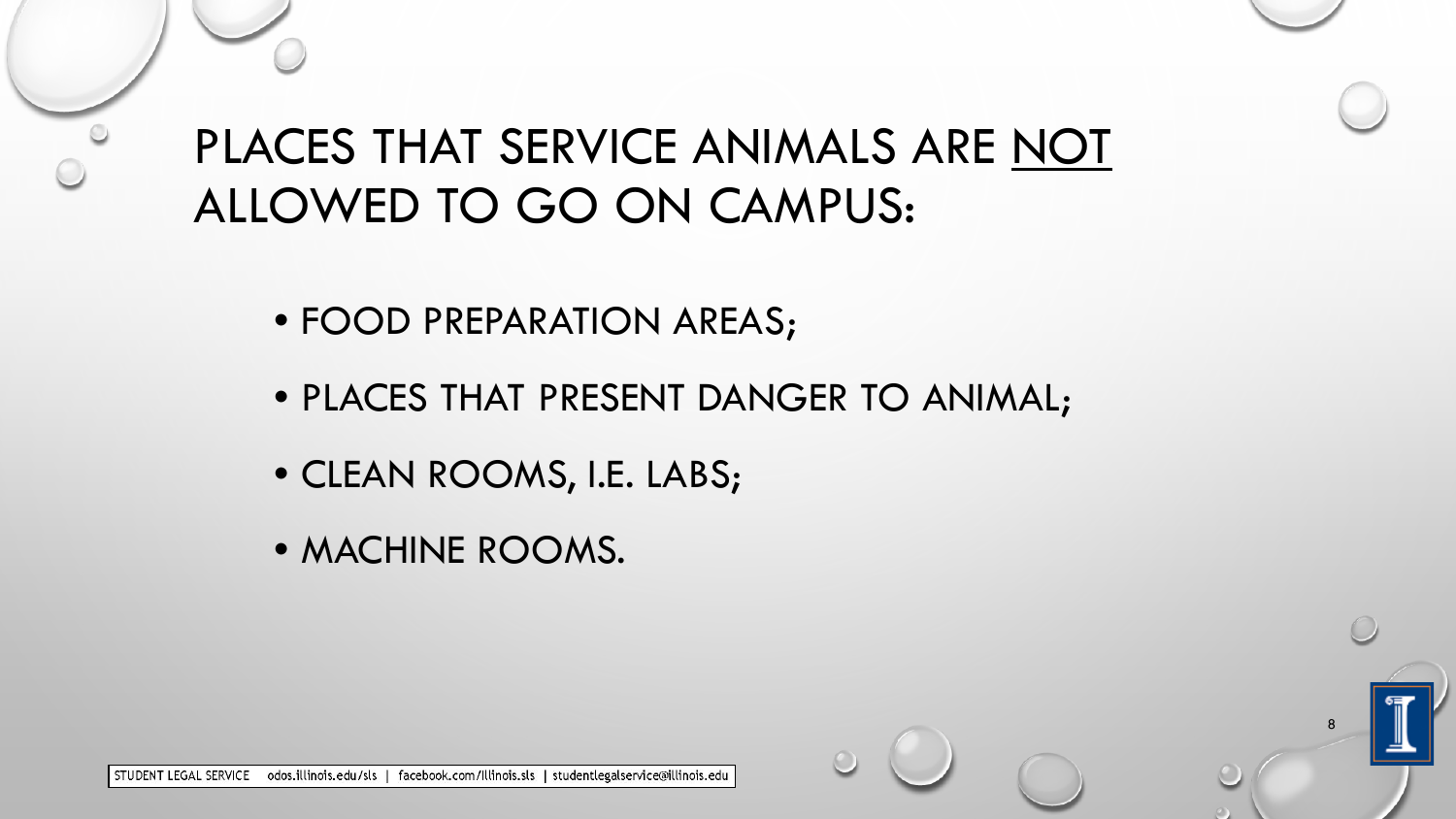# WHAT IS A "DISABILITY" FOR PURPOSES OF "SERVICE" DOGS?

• A DOCUMENTED PHYSICAL OR MENTAL IMPAIRMENT THAT SUBSTANTIALLY LIMITS ONE OR MORE MAJOR LIFE ACTIVITIES, A RECORD OF SUCH AN IMPAIRMENT, OR BEING REGARDED AS HAVING SUCH AN IMPAIRMENT.

9

STUDENT LEGAL SERVICE odos.illinois.edu/sls | facebook.com/Illinois.sls | studentlegalservice@illinois.edu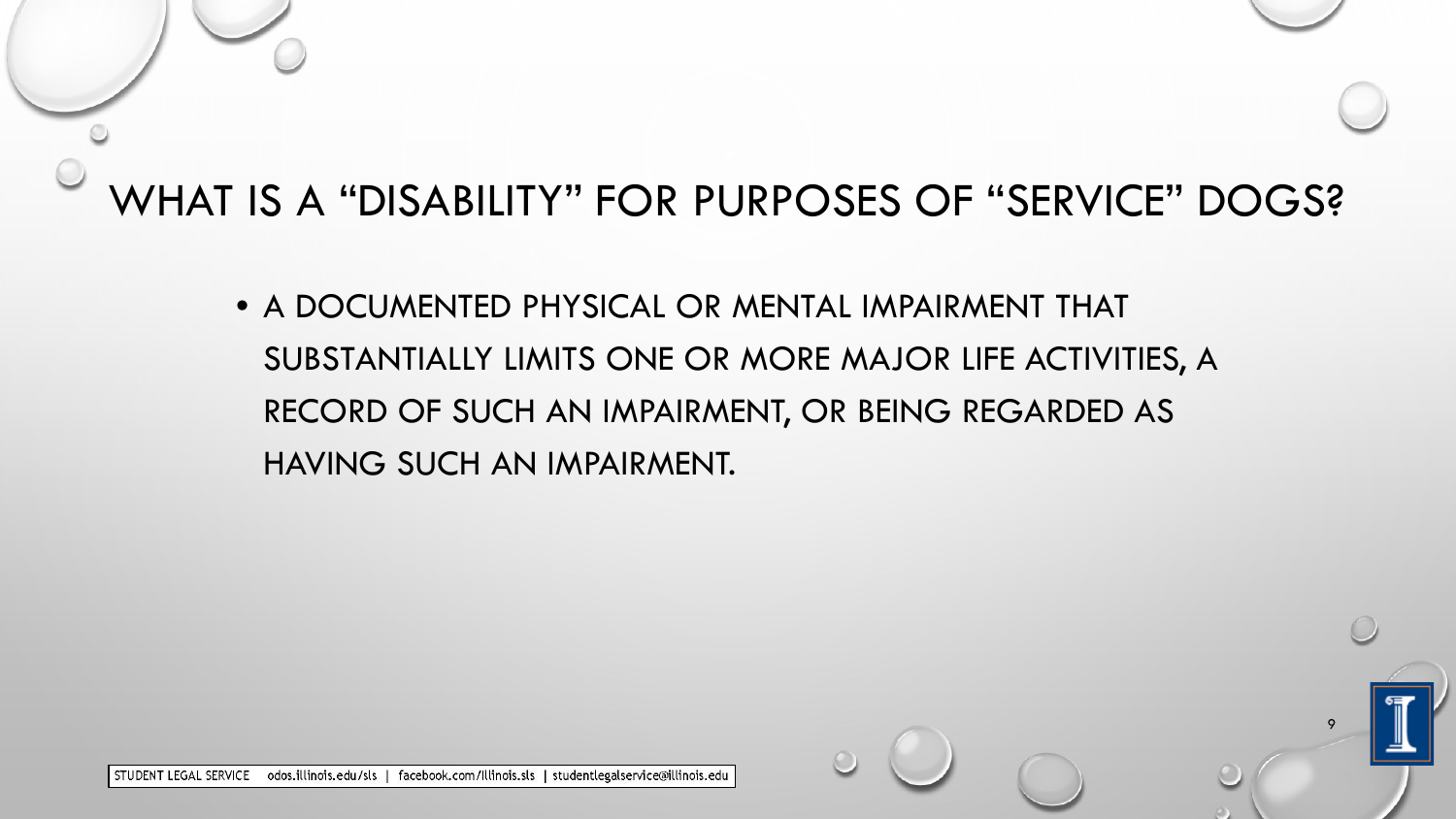• THE "SERVICE "DOG, AS IT RELATES TO DISABILITY, IS TRAINED AS A

- 1. GUIDE DOG: SMELL, VISON, HEARING, ETC.
- 2. SIGNAL DOG
- 3. SEIZURE-ALERT DOG
- 4. MOBILITY IMPAIRMENT DOG

5. PSYCHIATRIC SERVICE DOG (TRAINED TO, E.G., INTERRUPT SELF-MUTILATION, KEEP THOSE WITH DISSOCIATIVE IDENTITY DISORDER GROUNDED IN TIME AND/OR PLACE, REMIND OWNER TO TAKE MEDICINES. THIS TYPE OF TRAINED DOG SOMETIMES OVERLAPS WITH "THERAPY/ ASSISTANCE" ANIMALS BEING USED FOR EMOTIONAL SUPPORT.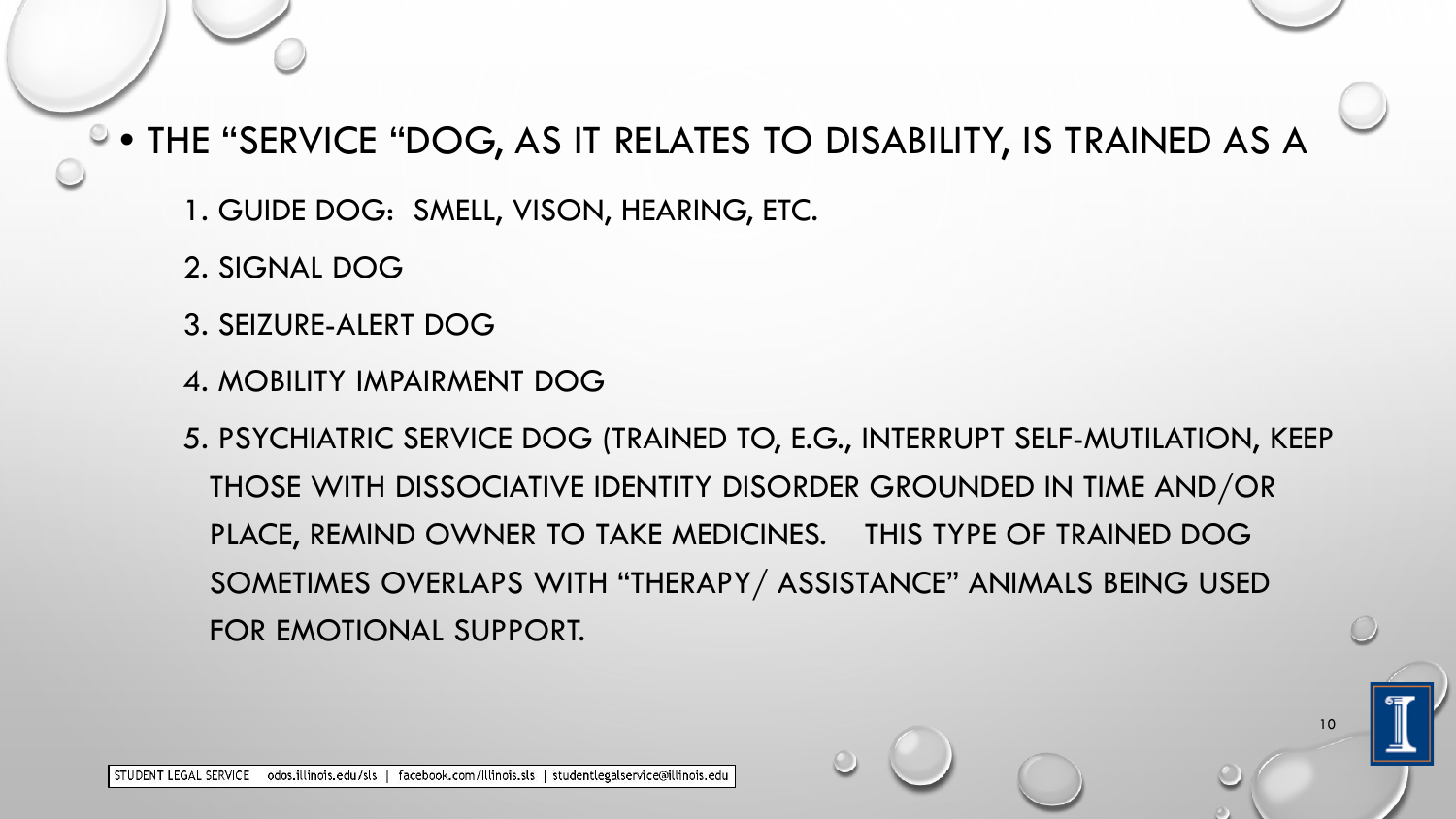POST TRAUMATIC STRESS SYNDROME (also known as PTSD) IS RECOGNIZED BY DSM IV AND HAS SOME FREQUENCY AMONG VETERAN STUDENTS ON COLLEGE CAMPUSES.

STUDENTS WHO ARE VICTIMS OF TRAUMATIC CRIMES OR OTHER SERIOUS EVENTS MAY SUFFER FROM PTSS ALTHOUGH THE STEREOTYPE IS FOR RETURNING VETERANS.

"SERVICE" DOGS" AND "THERAPY/ASSISTANCE" ANIMAL RULES COULD EACH BE USED TO MAXIMIZE BENEFITS TO VETERAN AND OTHER PTSS STUDENTS.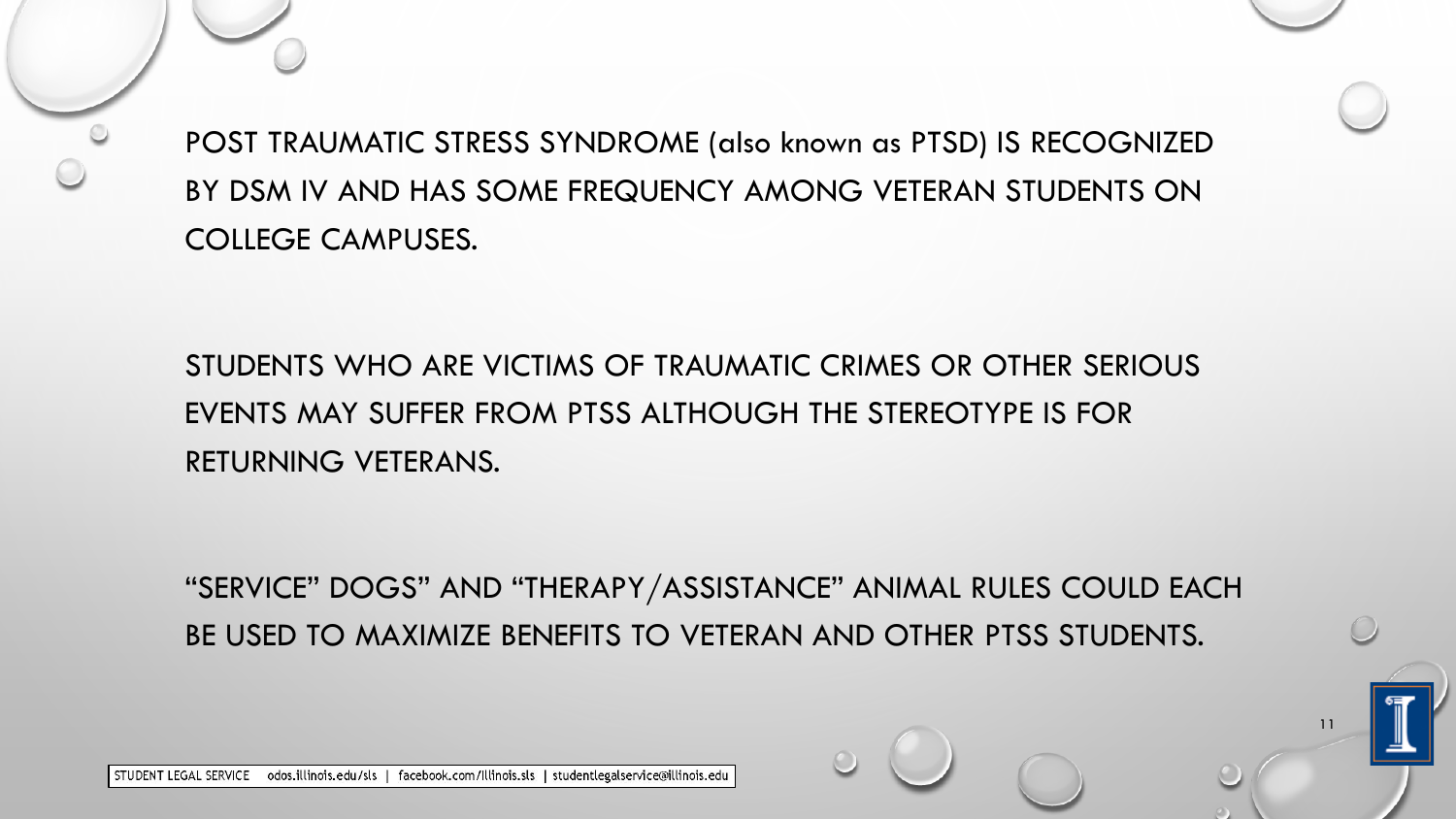THE KEY THING TO REMEMBER IS THE CONCEPT OF **REASONABLE ACCOMODATION** IN BOTH FEDERAL ACTS. THERE ARE FEW ABSOLUTE RIGHTS.

THE ACCOMMODATION IS CONSIDERED REASONABLE IF:

• IT IS A CHANGE IN RULES, POLICIES, PRACTICES OR SERVICES SO THAT THE PERSON WITH THE DISABILITY WILL HAVE AN EQUAL OPPORTUNITY TO ENJOY THE DWELLING.

#### THE ACCOMMODATION IS NOT CONSIDERED REASONABLE IF:

• IT WOULD CREATE AN UNUSUAL HARDSHIP SUCH AS SIGNIFICANT STRUCTURAL CHANGE OR FINANCIAL IMPACT.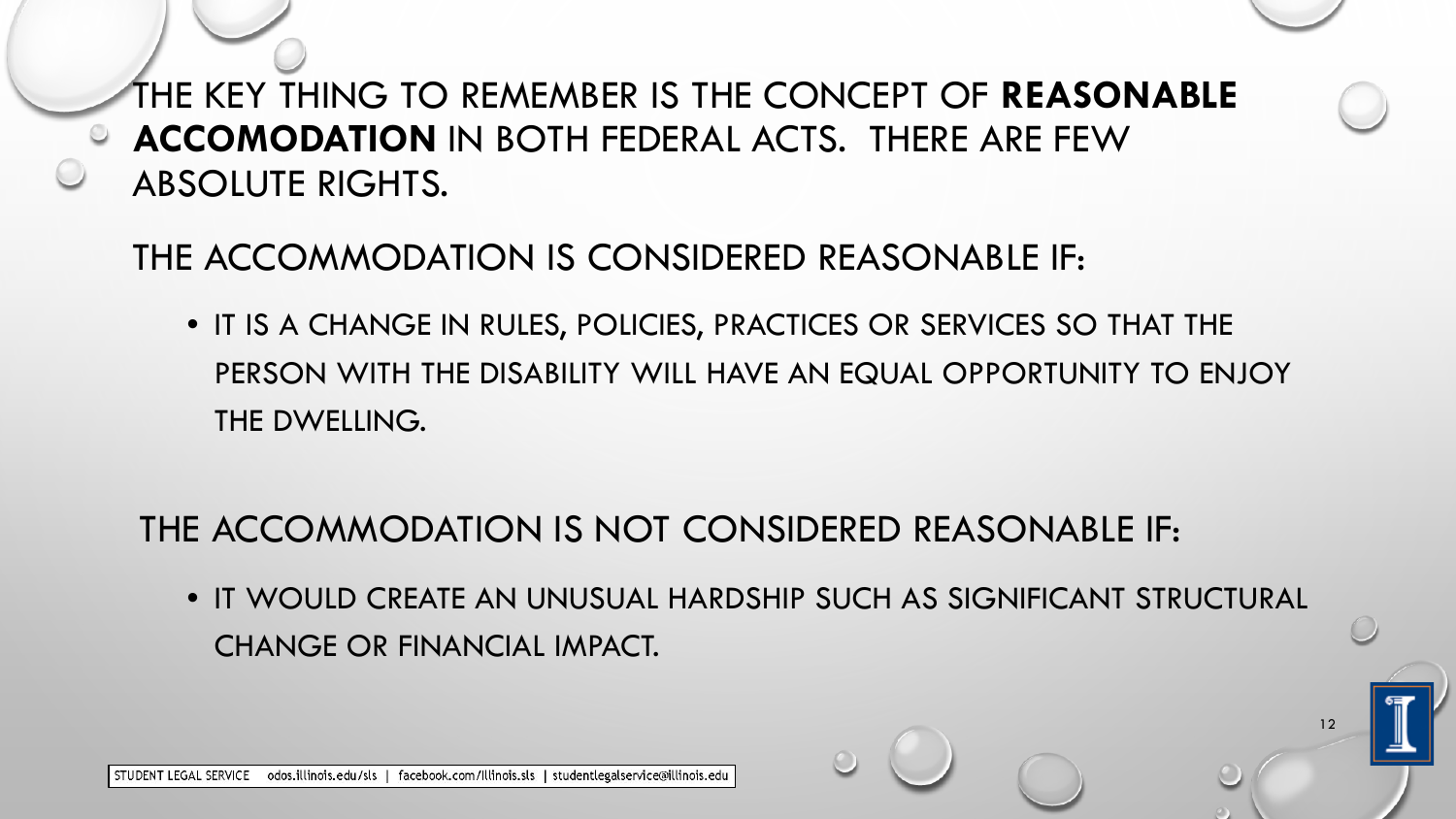#### **QUESTION:** CAN A LANDLORD CHARGE A "PET DEPOSIT" FOR AN ADA SERVICE DOG?

### **ANSWER:** STUDENT LEGAL SERVICE'S VIEW IS "NO", BUT THERE IS SOME AMBIGUITY IN THE LAW.

### DENIAL OF ACCOMMODATION TO A PERSON WITH A "SERVICE" ANIMAL IS A STATE CRIMINAL CHARGE IN ILLINOIS AND OTHER STATES

13

STUDENT LEGAL SERVICE odos.illinois.edu/sls | facebook.com/Illinois.sls | studentlegalservice@illinois.edu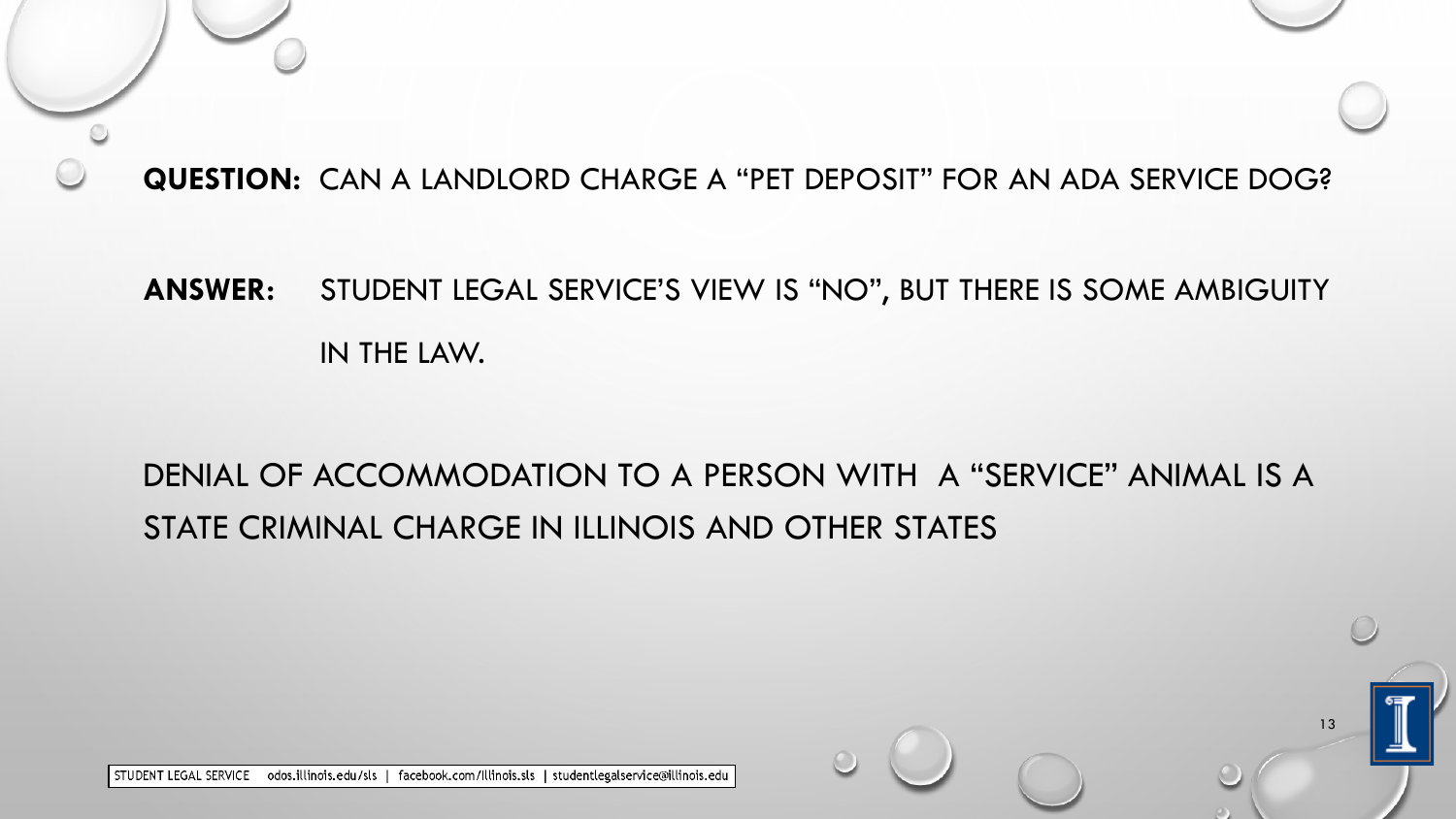# **3. THERAPY/ASSISTANCE ANIMALS : FH ACT SEC. 504**

WHAT IS A "THERAPY/ASSISTANCE" ANIMAL?

A "THERAPY/ASSISTANCE" ANIMAL IS AN ANIMAL:

• THAT DOES NOT HAVE TO BE SPECIALLY TRAINED TO ASSIST WITH SPECIFIC DISABILITY

14

• THAT IS "NEEDED" TO ASSIST WITH THE DISABILITY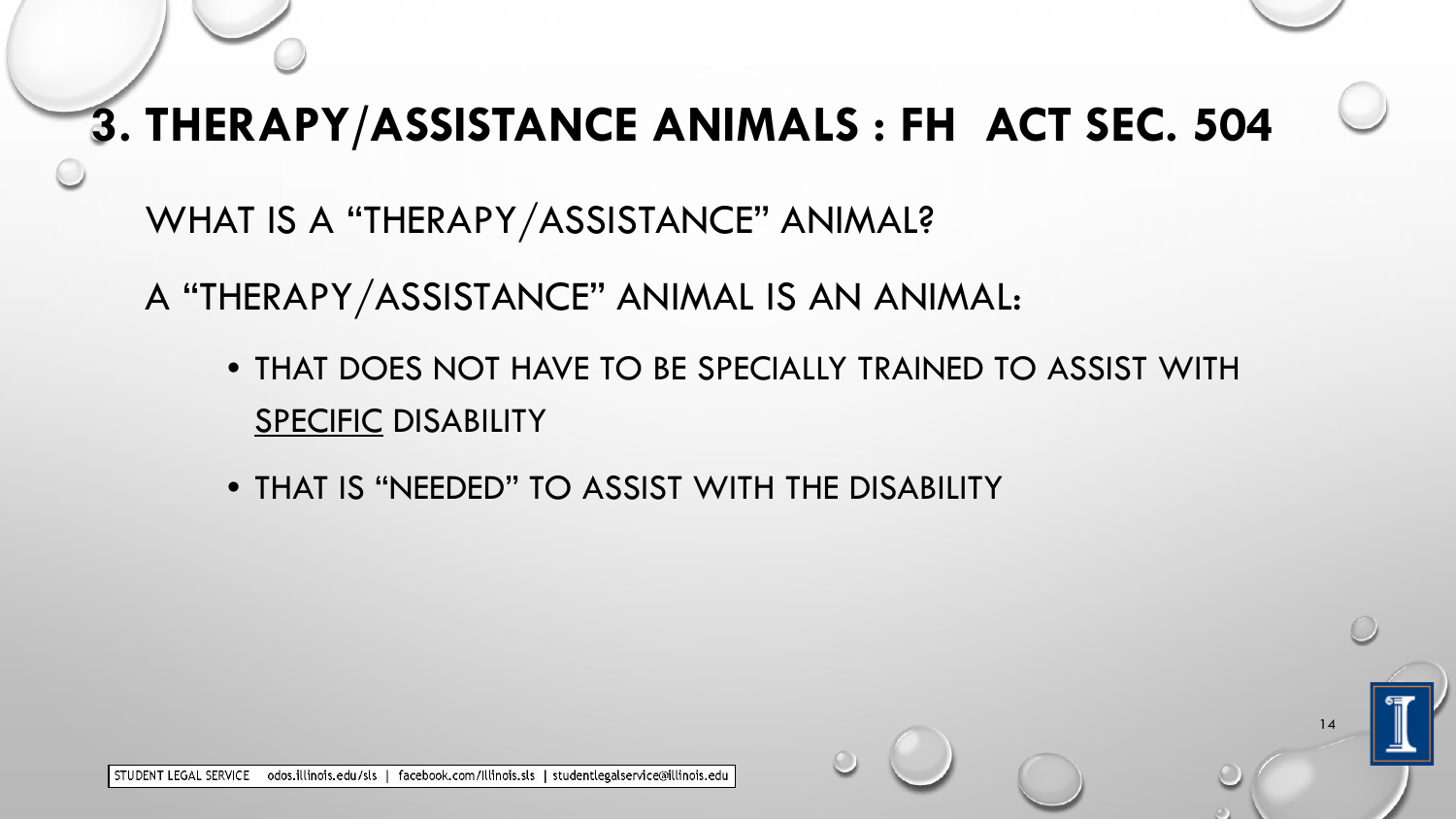### WHERE ARE "THERAPY/ASSISTANCE" ANIMALS PERMITTED TO GO?

- HOUSING; APARTMENTS, CONDOS, RESIDENTIAL PROPERTY
- THERE IS NOT AN AUTOMATIC/PROTECTED RIGHT FOR THERAPY/ASSISTANCE ANIMALS TO BE PRESENT IN OTHER PLACES OF PUBLIC ACCOMMODATION SUCH AS RESTAURANTS, BARS, CLASSROOMS
	- SOME STATES, SUCH AS ILLINOIS, STATUTORILY PERMIT "SERVICE" ANIMALS IN THE CLASSROOM, 105 ILCS 5/14.1.01 ET SEQ, WITH THE DECISION IN NICHELLE V. VILLA GROVE, 403 ILL.APP.3D1062, 936 N.E.2D690 (2010), IMPLICATING THE NOTION THAT "THERAPY/ASSISTANCE" ANIMALS ARE PERMITTED IN THE CASE OF AN ELEMENTARY STUDENT SUFFERING FROM AUTISM.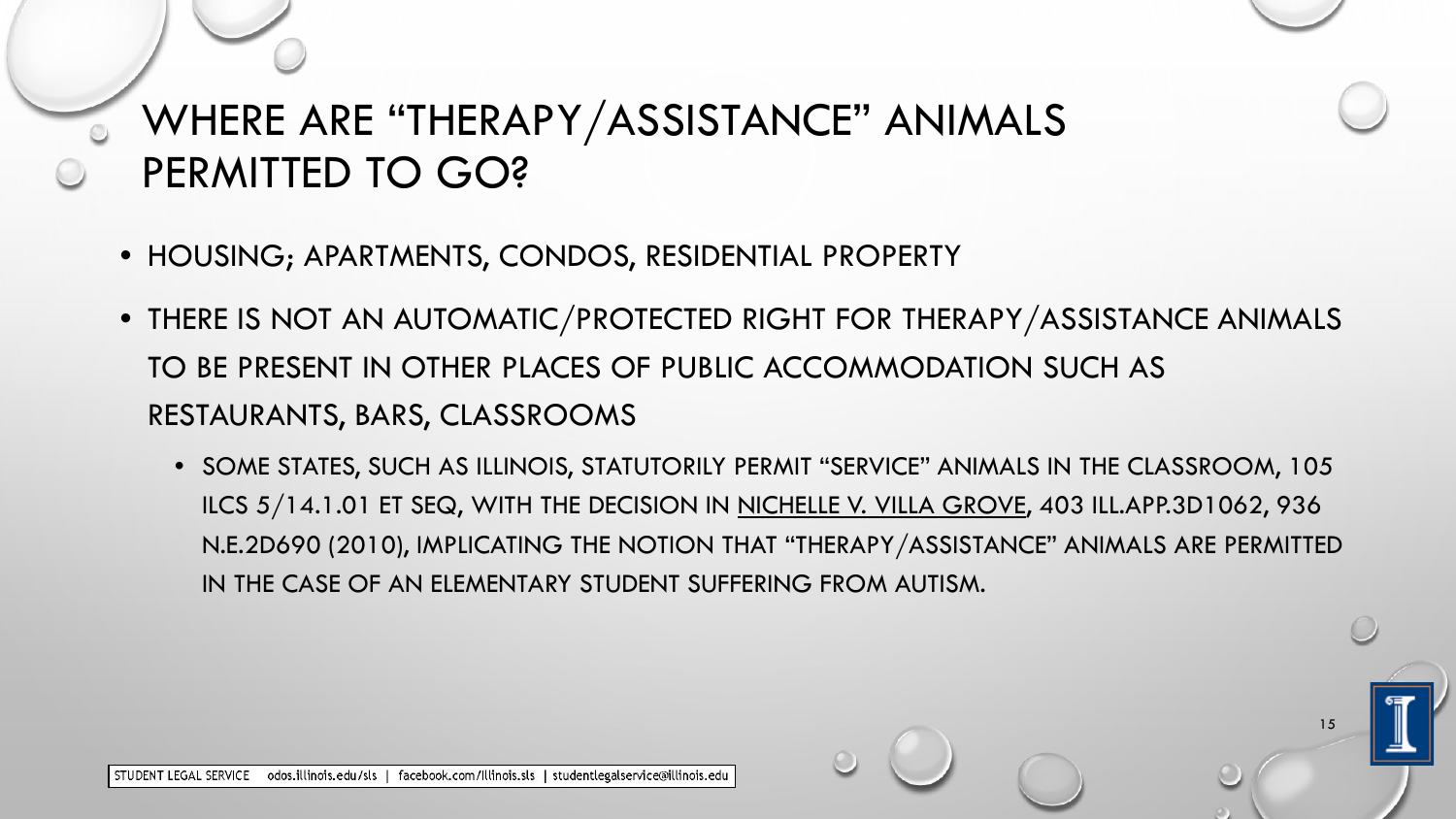- COURTHOUSES AND COURTROOMS WILL PERMIT SERVICE ANIMALS ALTHOUGH THERE IS OFTEN RESISTANCE AT ENTRANCE SCREENING.
	- ON THE OTHER HAND "THERAPY" ANIMALS ARE NOT ROUTINELY REQUIRED TO BE ADMITTED.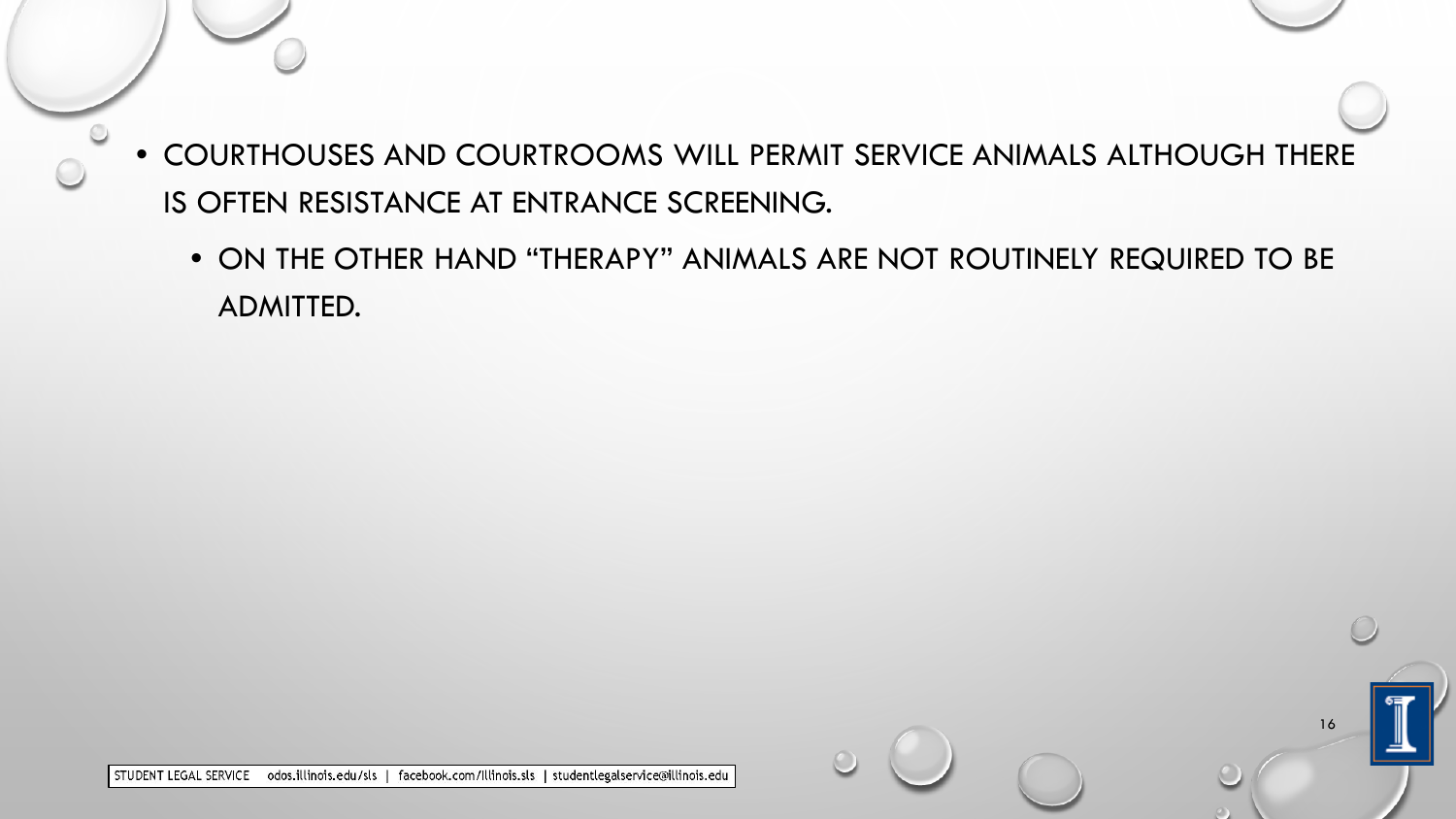# WHAT IS A "DISABILITY" FOR PURPOSES OF "THERAPY  $\bigcup$ ASSISTANCE" ANIMALS?

- A PHYSICAL OR MENTAL IMPAIRMENT THAT SUBSTANTIALLY LIMITS ONE OR MORE MAJOR LIFE ACTIVITIES.
- IF THE STUDENT TENANT HAS A "DISABILITY", AND CAN SHOW THAT THE ANIMAL IS OF ASSISTANCE TO HER/HIM OR PROVIDES EMOTIONAL SUPPORT THAT ALLEVIATES ONE OR MORE OF THE SYMPTOMS OF THE DISABILITY, THEN A REASONABLE ACCOMMODATION OF THE ANIMAL LIKELY IS REQUIRED.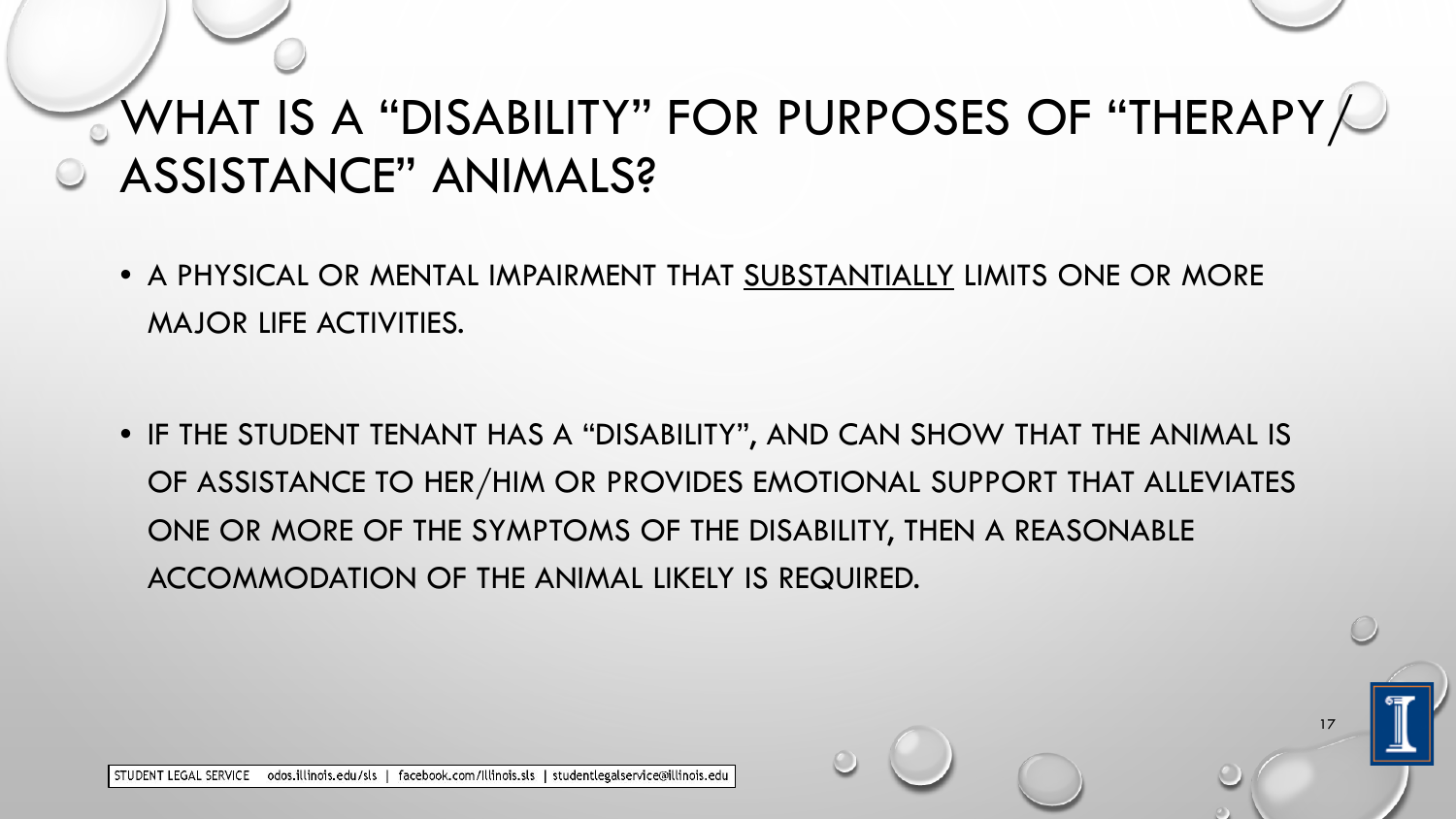WHAT WILL THE TENANT NEED TO OBTAIN HOUSING WITH ACCOMMODATION OF THE "THERAPY/ASSISTANCE" ANIMAL?

- UNLESS THE STUDENT CONDITION IS OBVIOUS OR KNOWN TO THE LANDLORD, THE LANDLORD CAN REQUIRE A LETTER FROM A LICENSED MEDICAL/PSYCHIATRIC PROFESSIONAL, OR EVEN LICENSED CLINICAL SOCIAL WORKER, THAT STATES:
	- "THERE IS A DISABILITY" AND
	- "THE ANIMAL PROVIDES NECESSARY SUPPORT IN DEALING WITH THE SYMPTOMS OF THE CONDITION".
- THE LANDLORD IS NOT ENTITLED TO MEDICAL OR PSYCHIATRIC RECORDS.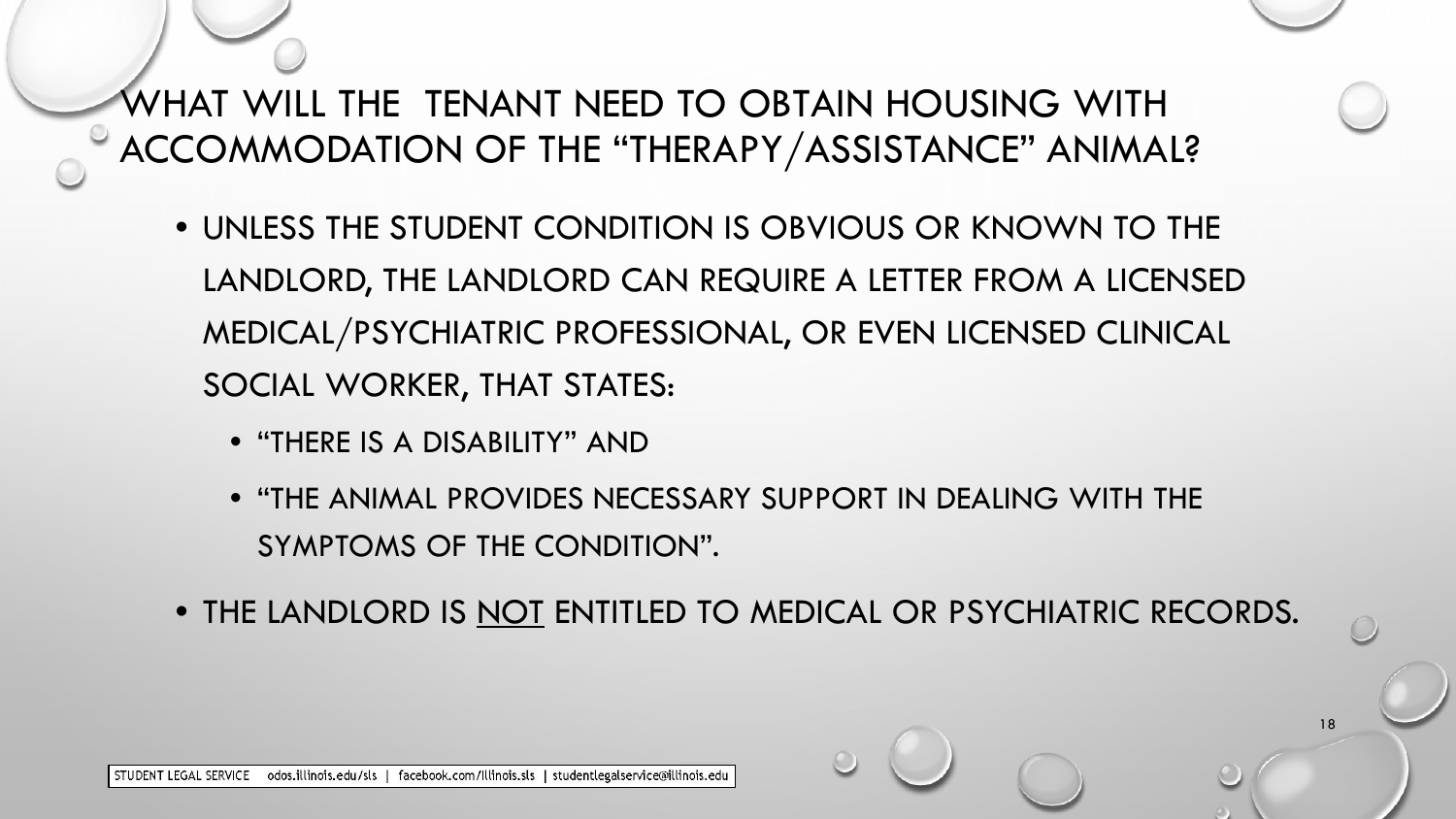#### **NOTE**:

THE COUNSELING CENTER HAS STAFF MEMBERS WHO ARE LICENSED, WHO IN APPROPRIATE CASES CAN WRITE SUCH LETTERS.

IT MAY BE NECESSARY FOR THE SLS ATTORNEY TO PROVIDE GUIDANCE THAT PROTECTS CLIENT MEDICAL PRIVACY, I.E., DISCLOSING IN THE LETTER THE ABSOLUTE MINIMUM TO OBTAIN ACCOMMODATION ELIGIBILITY.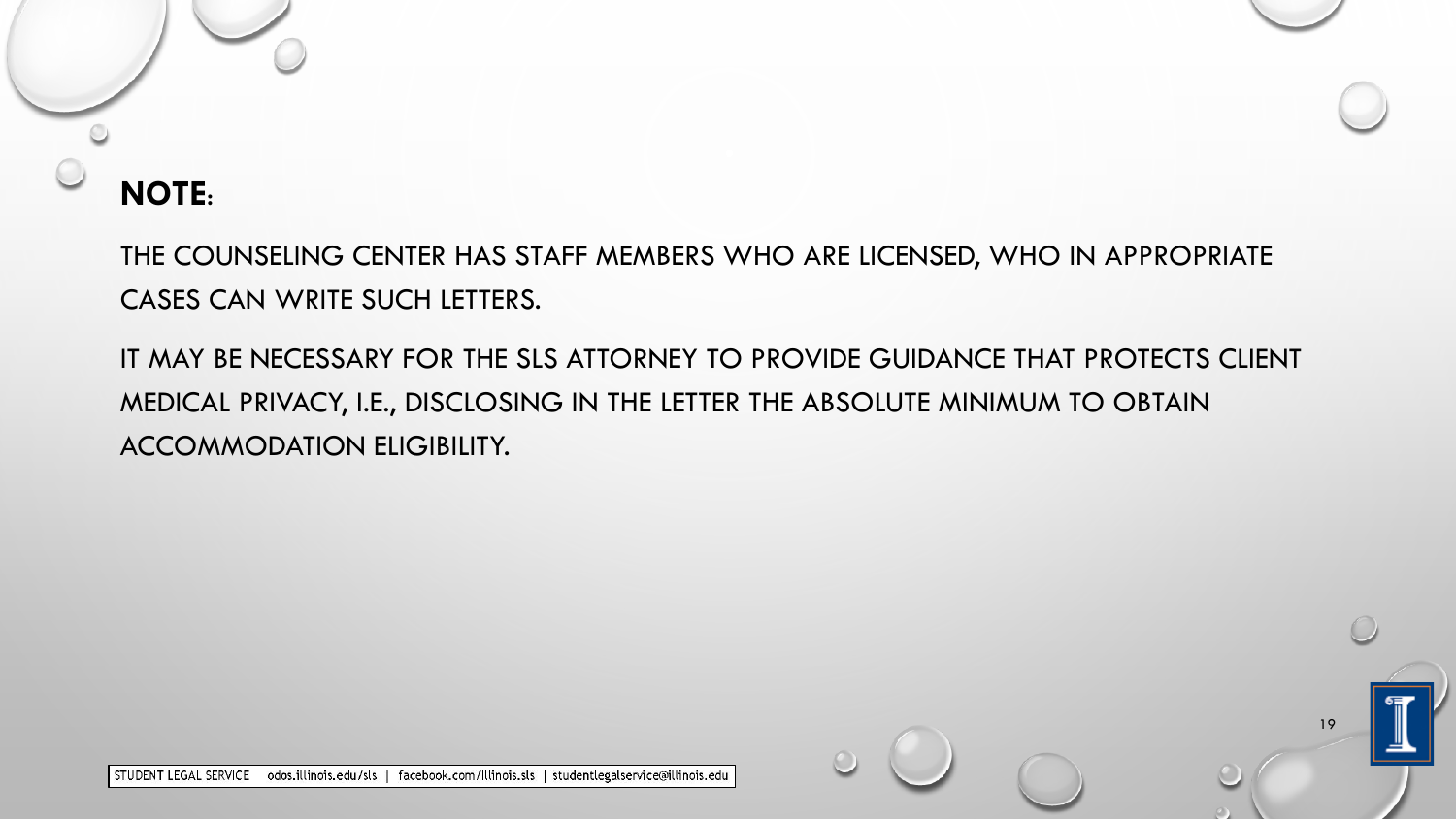# **QUESTION:** CAN THE LANDLORD CHARGE A PET/SECURITY/DAMAGE DEPOSIT FOR A "THERAPY/ASSISTANCE" ANIMAL?

20

**ANSWER:** NO!

STUDENT LEGAL SERVICE odos.illinois.edu/sls | facebook.com/Illinois.sls | studentlegalservice@illinois.edu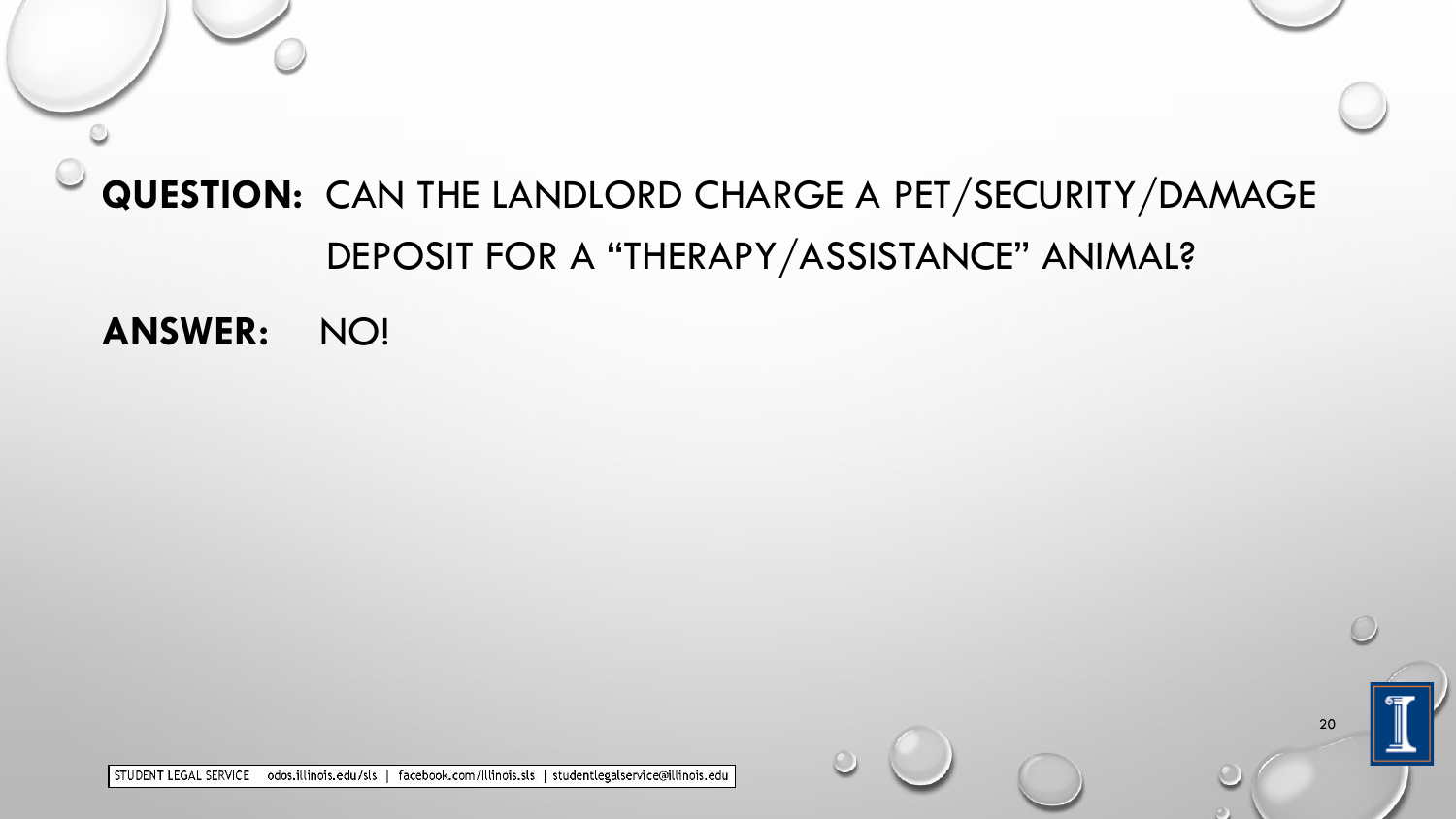### *WHEN IT IS NOT A SERVICE OR THERAPY/ASSISTANCE ANIMAL*

**4. PETS: LEASES AND REGULATIONS AND A BIT OF LAW**

• THE GENERAL RULE IS THAT PRIVATE AND PUBLIC RESIDENTIAL LEASE AGREEMENTS CAN PROHIBIT PETS REGARDLESS OF THE KIND OF PET.

• THE GENERAL RULE IS THAT PRIVATE AND PUBLIC RESIDENTIAL AGREEMENTS CAN REGULATE THE TYPE OF PET AND SIZE OF PET THAT WILL BE PERMITTED; "NO DOGS WEIGHING MORE THAN 60 LBS." PUPPIES GROW UP, AS SOME OF OUR STUDENTS HAVE LEARNED. "NO PIT BULLS", "NO CATS", "NO SNAKES OR OTHER REPTILES" ARE ALSO PERMITTED.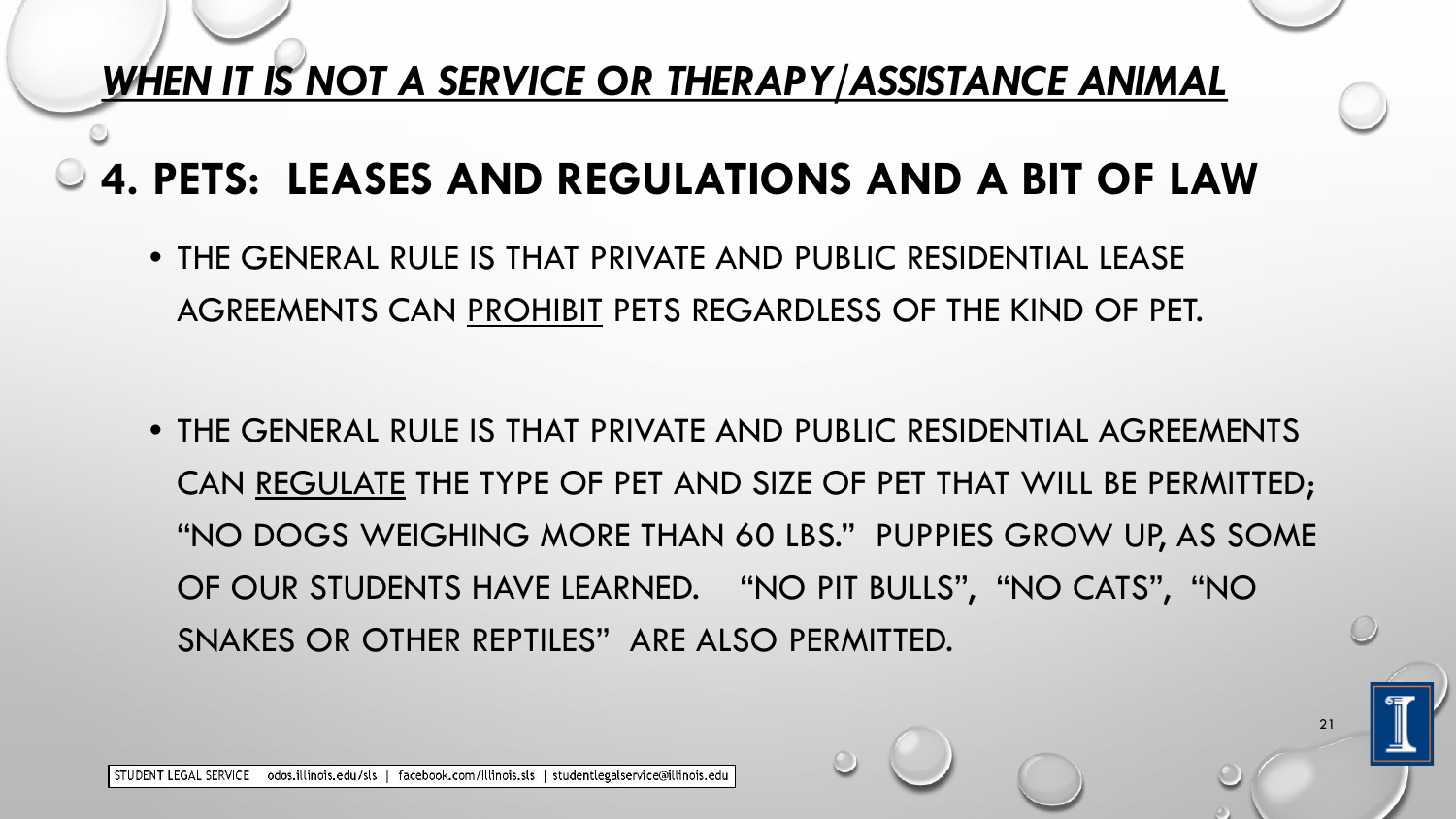- THE GENERAL RULE IS THAT WHERE PETS ARE PERMITTED BY THE LEASE, THE LANDLORD MAY SET REASONABLE TERMS FOR REMOVING THE PET FOR PET VIOLATIONS SUCH AS:
	- EXCESS BARKING/MEOWING,
	- ESCAPING INTO HALLWAYS,
	- TENANT FAILURE TO CLEAN EXCREMENT,
	- FAILURE TO KEEP PET LEASHED OUTSIDE OF THE UNIT, ETC.

LEASES FREQUENTLY IMPOSE FINES/PENALTIES ON A DAILY BASIS FOR VIOLATIONS.

• THE GENERAL RULE IS THAT WHERE PETS ARE PERMITTED, THE LANDLORD CAN CONTRACTUALLY REQUIRE A LARGE "PET DEPOSIT" THAT MAY EXCEED, AND BE IN ADDITION TO, THE ROUTINE DAMAGE/SECURITY DEPOSIT.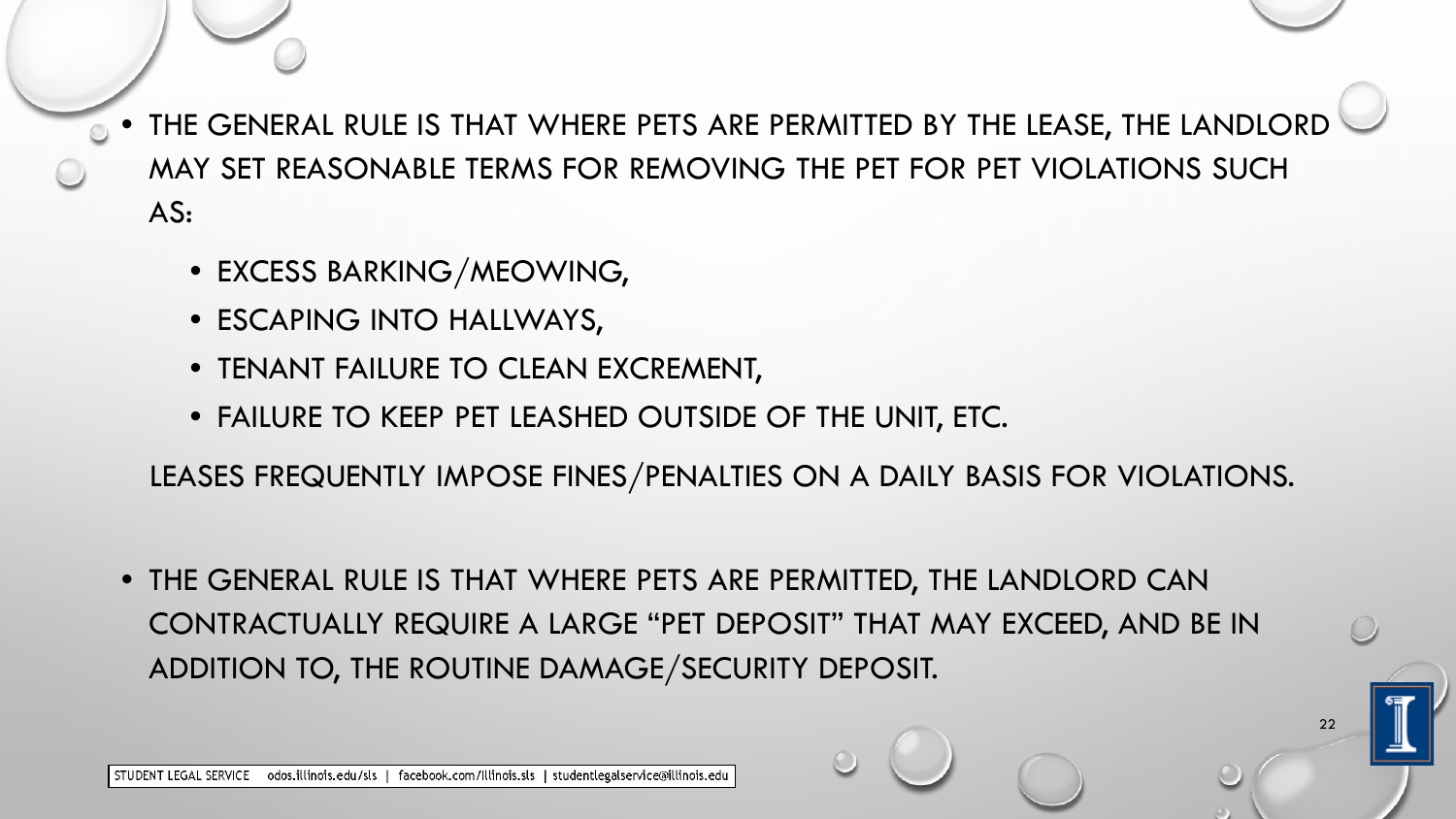**QUESTION:** CAN A PET DEPOSIT BE MADE NON-REFUNDABLE?

**ANSWER:** ILLINOIS REGARDS PET DEPOSITS AS VALID LIQUIDATED DAMAGES NOT SUBJECT TO STATE STATUTE OR LOCAL ORDINANCE PROVISIONS THAT GOVERN NON-PET DEPOSITS. LAWS DO NOT REQUIRE

23

- TIMELY ACCOUNT FOR PET DAMAGE
- INTEREST ON PET DEPOSIT, ETC.

NON-REFUNDABILITY MUST BE DISCLOSED IN THE LEASE.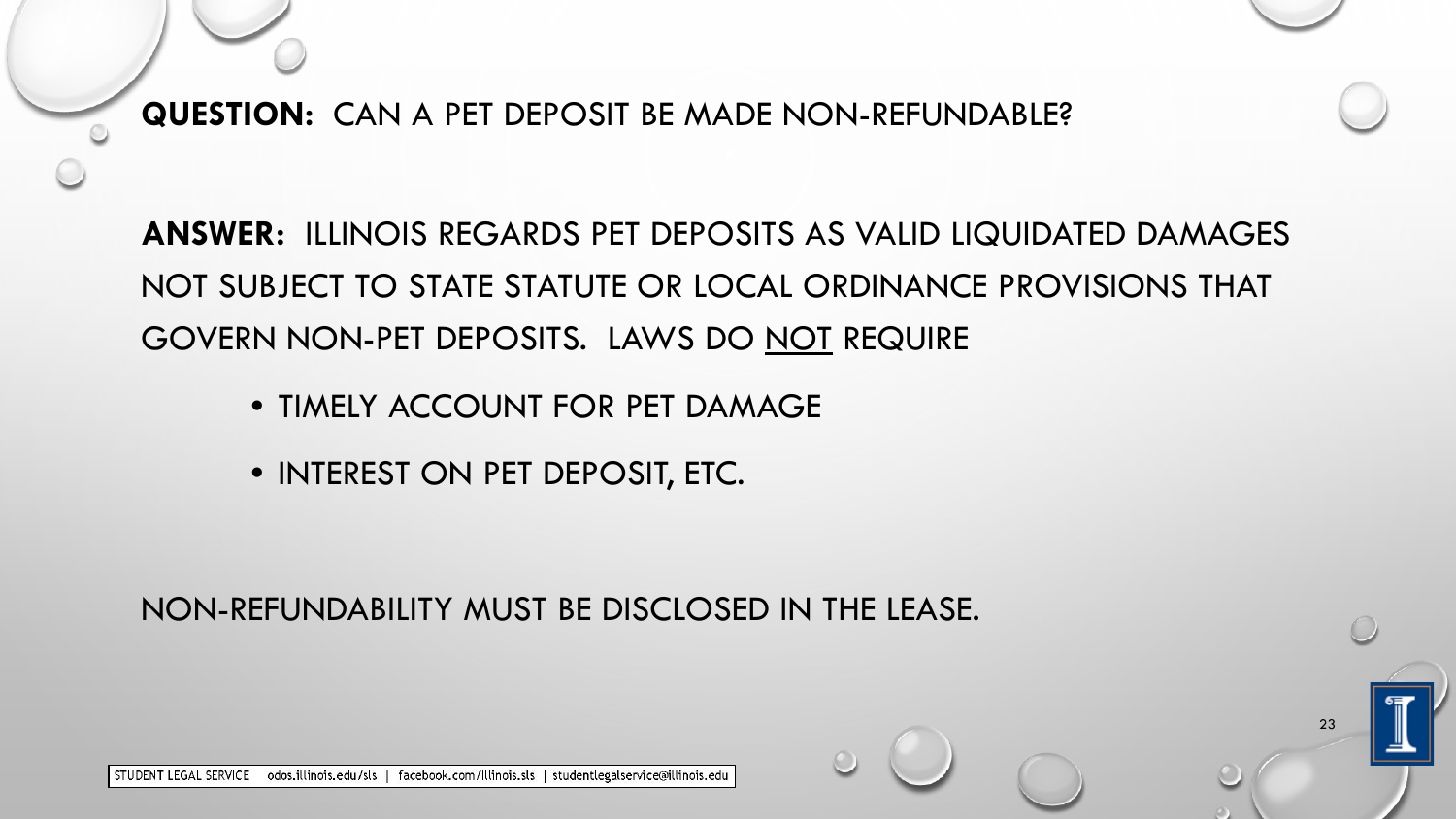# *INSURANCE*

- IF THERE IS GOING TO BE A PERMITTED PET, SERVICE DOG, OR THERAPY ANIMAL, THE TENANT SHOULD MAKE SURE:
	- THAT THEY HAVE RENTER'S INSURANCE THAT COVERS BITES OR INJURIES CAUSED BY THE ANIMAL,

OR

• THAT PARENT'S HOMEOWNER'S POLICY HAS THIS COVERAGE FOR A STUDENT LIVING OUTSIDE OF THE PARENTAL HOUSEHOLD.